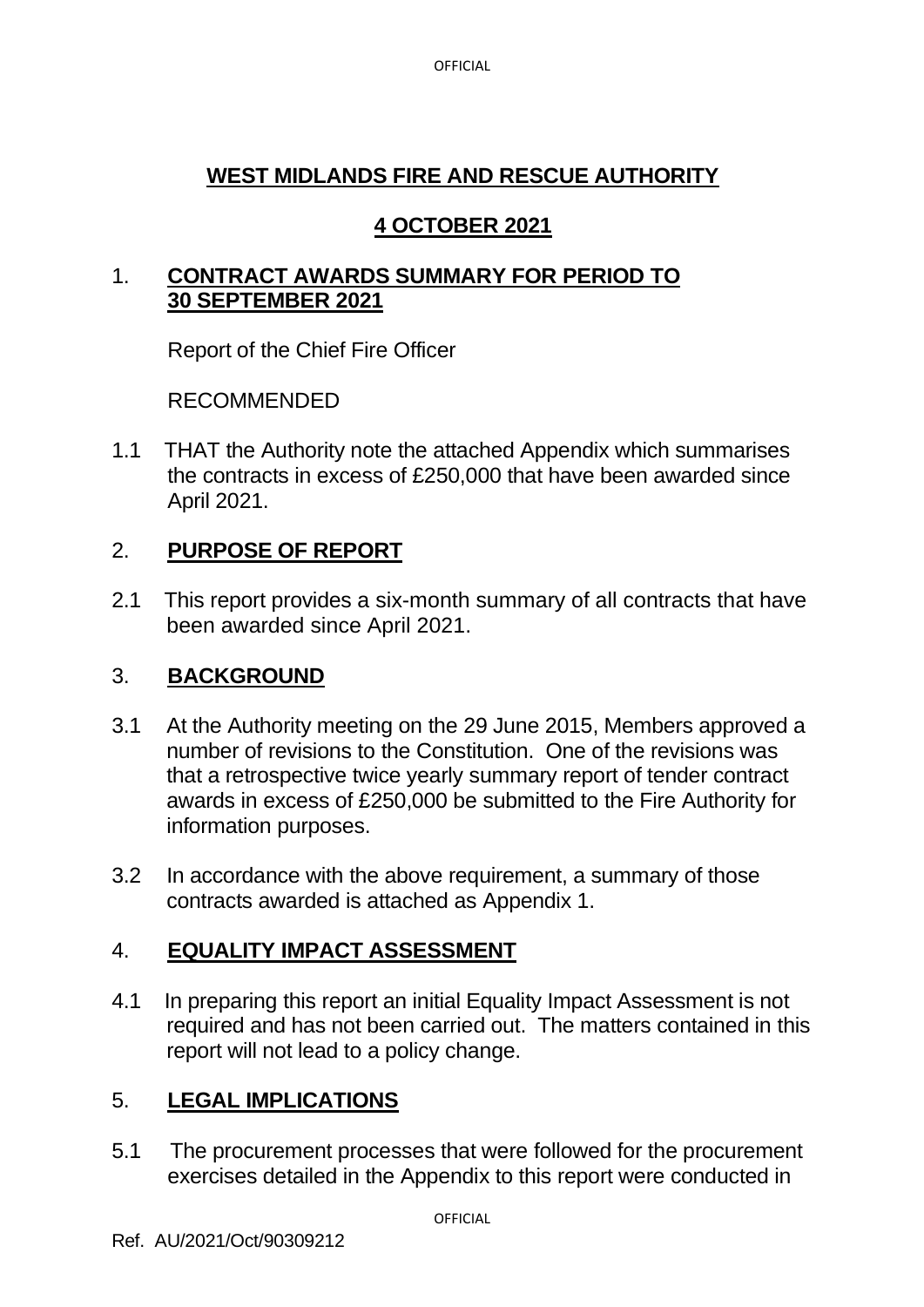accordance with the Authority's Procurement Standing Orders and the Public Contract Regulations 2015.

#### 6. **FINANCIAL IMPLICATIONS**

6.1 These are contained in the attached Appendices.

#### 7. **ENVIRONMENTAL IMPLICATIONS**

7.1 There are no environmental implications arising from this report.

#### **BACKGROUND PAPERS**

Authority Meeting - 21 September 2015

Policy 1/8 – Procurement Procedures

The contact name for this report is DCFO Wayne Brown - Telephone Number - 0121 380 6907.

PHIL LOACH CHIEF FIRE OFFICER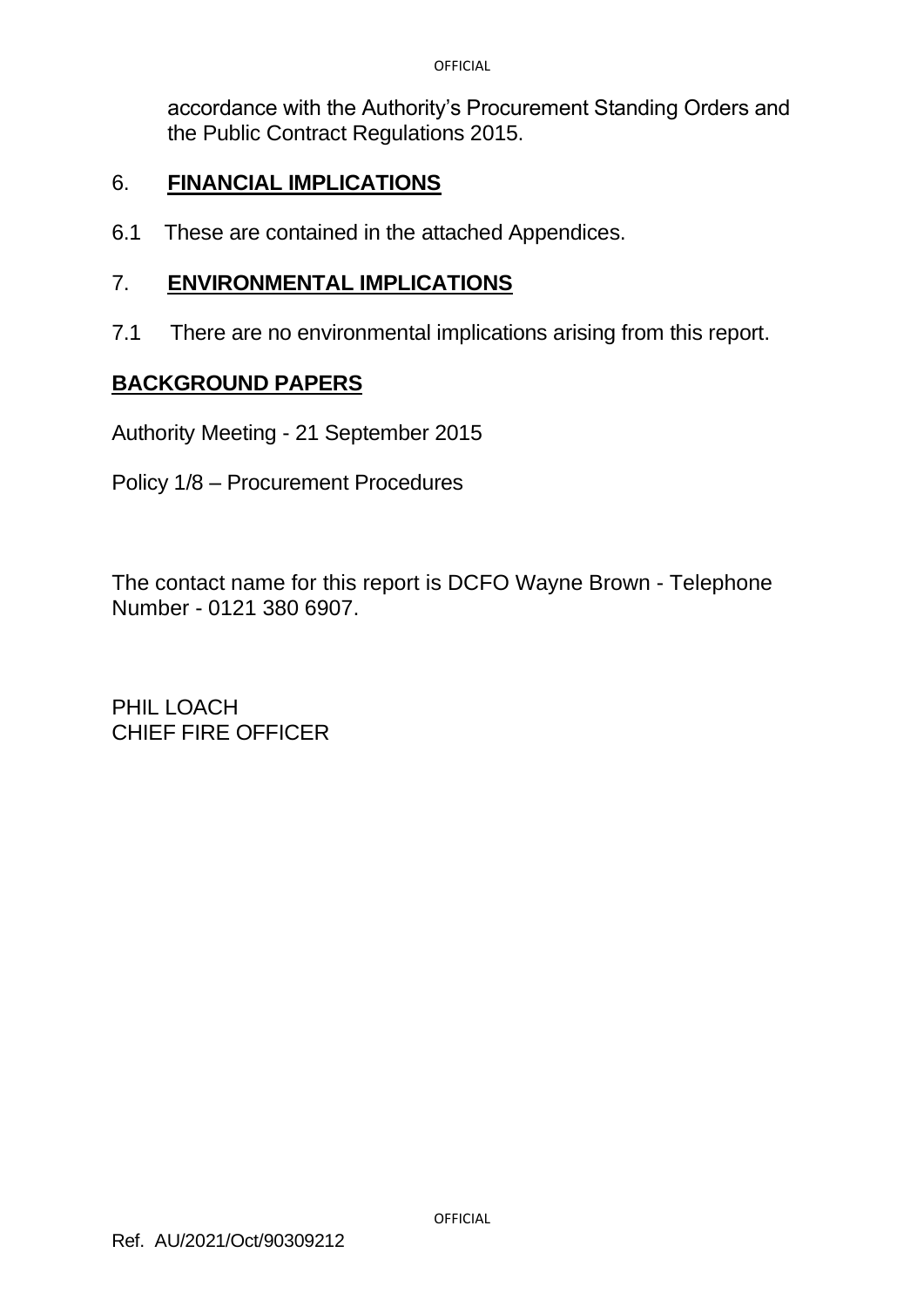#### OFFICIAL

#### **APPENDIX 1**

| <b>Contract Title</b>                                                                                  | <b>Winning Supplier</b>                                                                                                                                                                                                                                                         | Approval<br><b>Date</b> | Contract<br>Period<br>(Including<br><b>Extension</b><br>Options) | <b>Annual Contract</b><br>value or Total<br>Value for one off<br><b>Purchase</b> | <b>Total</b><br><b>Contract</b><br>Value<br>(including<br>extension<br>periods) | <b>Budget</b><br>PA                                                | <b>Basis of award</b><br>e.g. Lowest<br>Price or MEAT*                                           | Date and<br><b>Minute</b><br>Number of<br><b>Planned</b><br><b>Tender</b><br>Report | <b>Any Other</b><br>Relevant<br><b>Information</b> |
|--------------------------------------------------------------------------------------------------------|---------------------------------------------------------------------------------------------------------------------------------------------------------------------------------------------------------------------------------------------------------------------------------|-------------------------|------------------------------------------------------------------|----------------------------------------------------------------------------------|---------------------------------------------------------------------------------|--------------------------------------------------------------------|--------------------------------------------------------------------------------------------------|-------------------------------------------------------------------------------------|----------------------------------------------------|
| Firefighter<br>Pension<br>System                                                                       | Heywood Limited                                                                                                                                                                                                                                                                 | 9 July 2021             | 10 years                                                         | £90,400 per<br>annum plus<br>one-off cost of<br>£85,000                          | £910,000                                                                        | £90,400                                                            | <b>MEAT</b>                                                                                      | 22 February<br>2021                                                                 |                                                    |
| Uniform<br>(Workwear)                                                                                  | <b>Ballyclare Limited</b>                                                                                                                                                                                                                                                       | 18 May 2021             | 4 years                                                          | £62,500                                                                          | £250,000                                                                        | Part of a<br>£161,000<br>budget for all<br>uniform<br>requirements | Direct award<br>from<br>Framework<br>Agreement                                                   | 18 February<br>2019                                                                 |                                                    |
| Leadership and<br>Development<br>Programme                                                             | <b>Coventry University</b>                                                                                                                                                                                                                                                      | 6 September<br>2021     | 4 years                                                          | £220,000                                                                         | £880,000                                                                        | n/a                                                                | Direct award<br>from Dynamic<br>Purchasing<br>Agreement                                          | 22 February<br>2021                                                                 | Funded from the<br>apprenticeship<br>levy          |
| Emergency<br>Response<br>Equipment and<br>Associated<br>Services<br>National<br>Framework<br>Agreement | Angloco Limited<br>Angus Fire Ltd<br>Avon Protection<br>Systems<br>Clan Tools & Plant<br>Ltd<br><b>CMT Flexibles</b><br>Cold Cut Systems<br>Delta Fire<br>Draeger Safety UK<br>Ltd<br>Excelerate<br><b>Technologies Ltd</b><br>Fire Hosetech Ltd<br>Fire Ladders &<br>Equipment | 10 June<br>2021         | 4 years                                                          | Unknown                                                                          | £45 million<br>(National<br>value)                                              | N/A                                                                | Bidders had to<br>meet mandatory<br>criteria to pass<br>and be awarded<br>onto the<br>framework. | 18 February<br>2019                                                                 |                                                    |